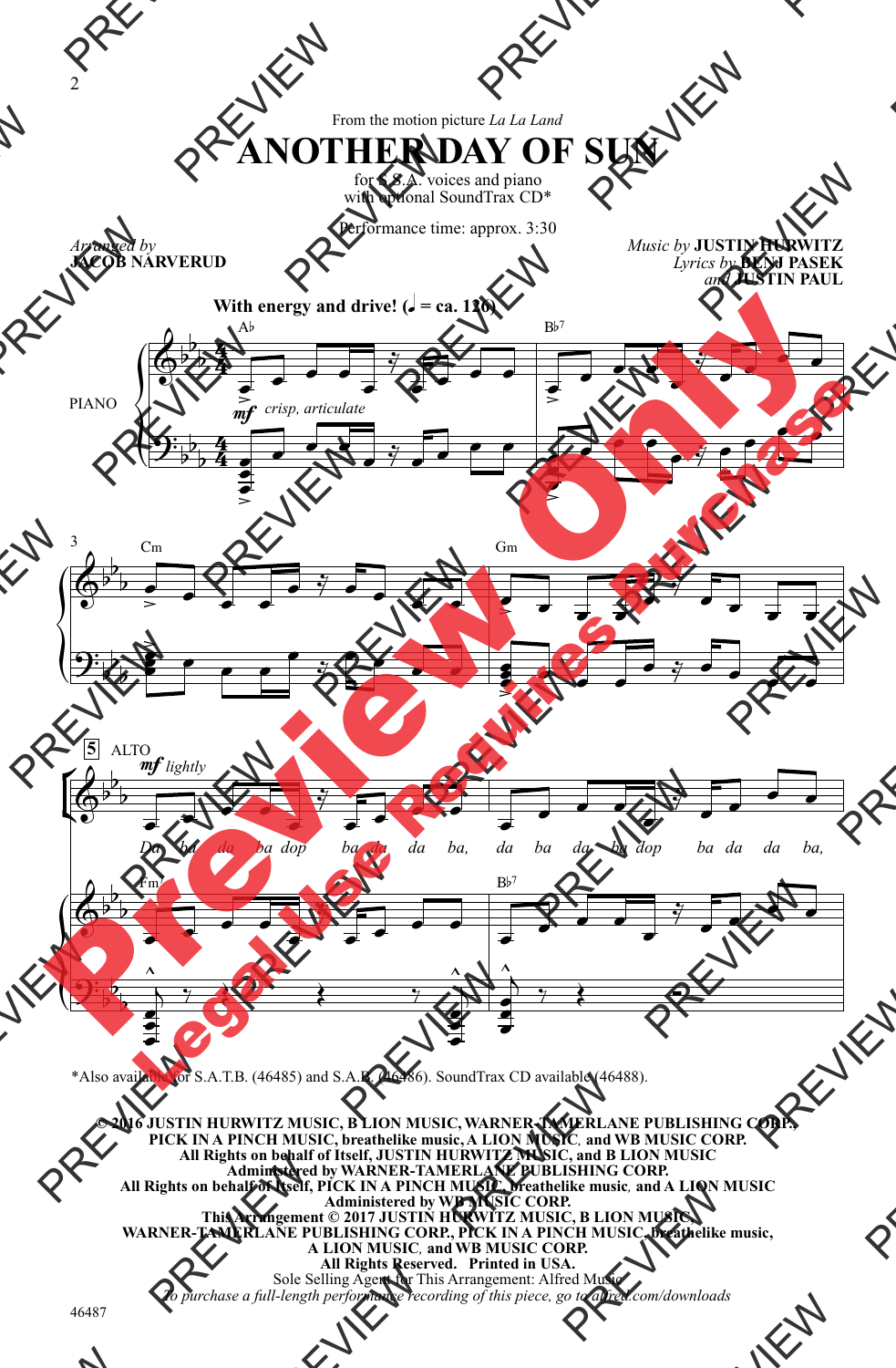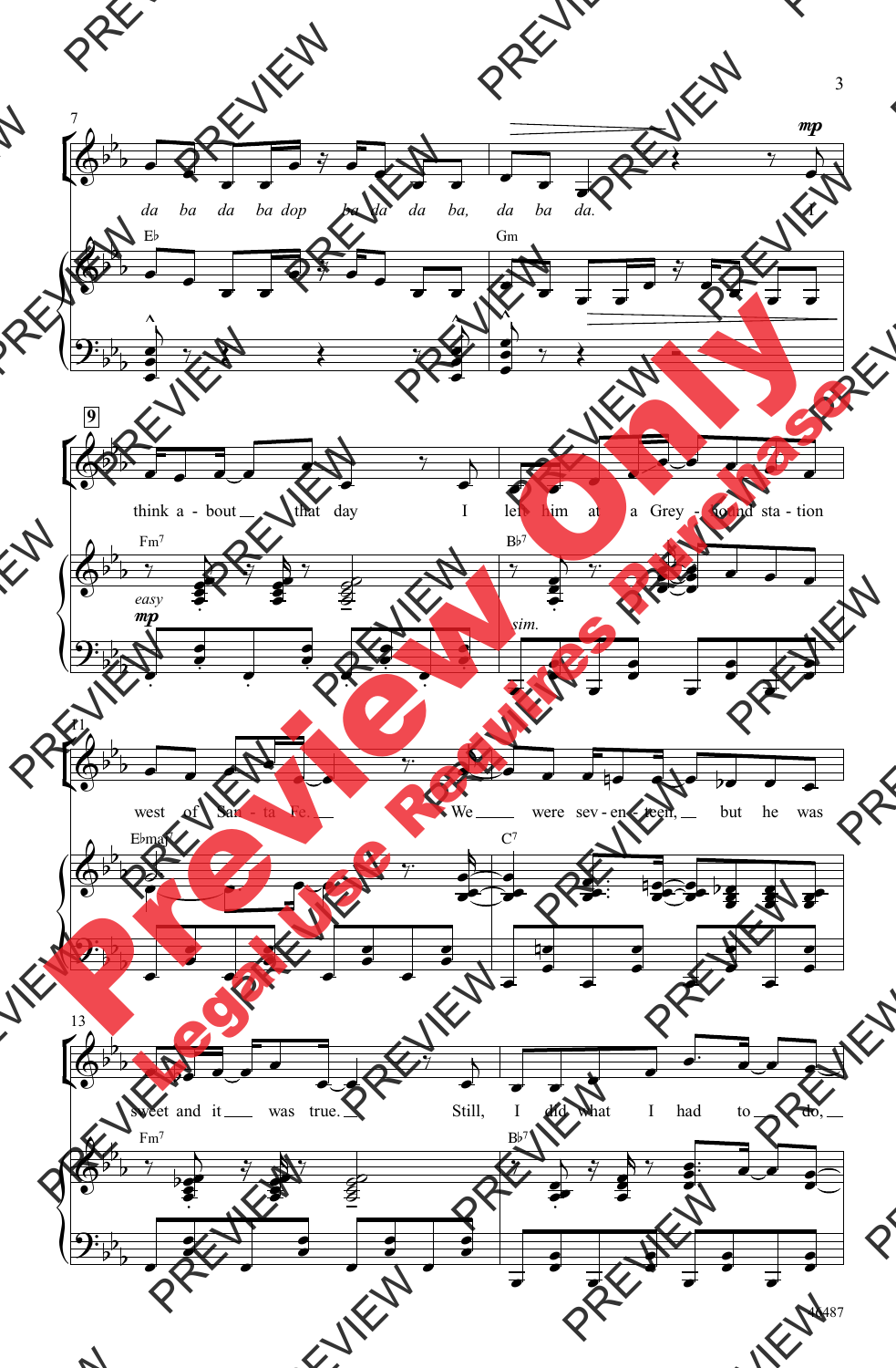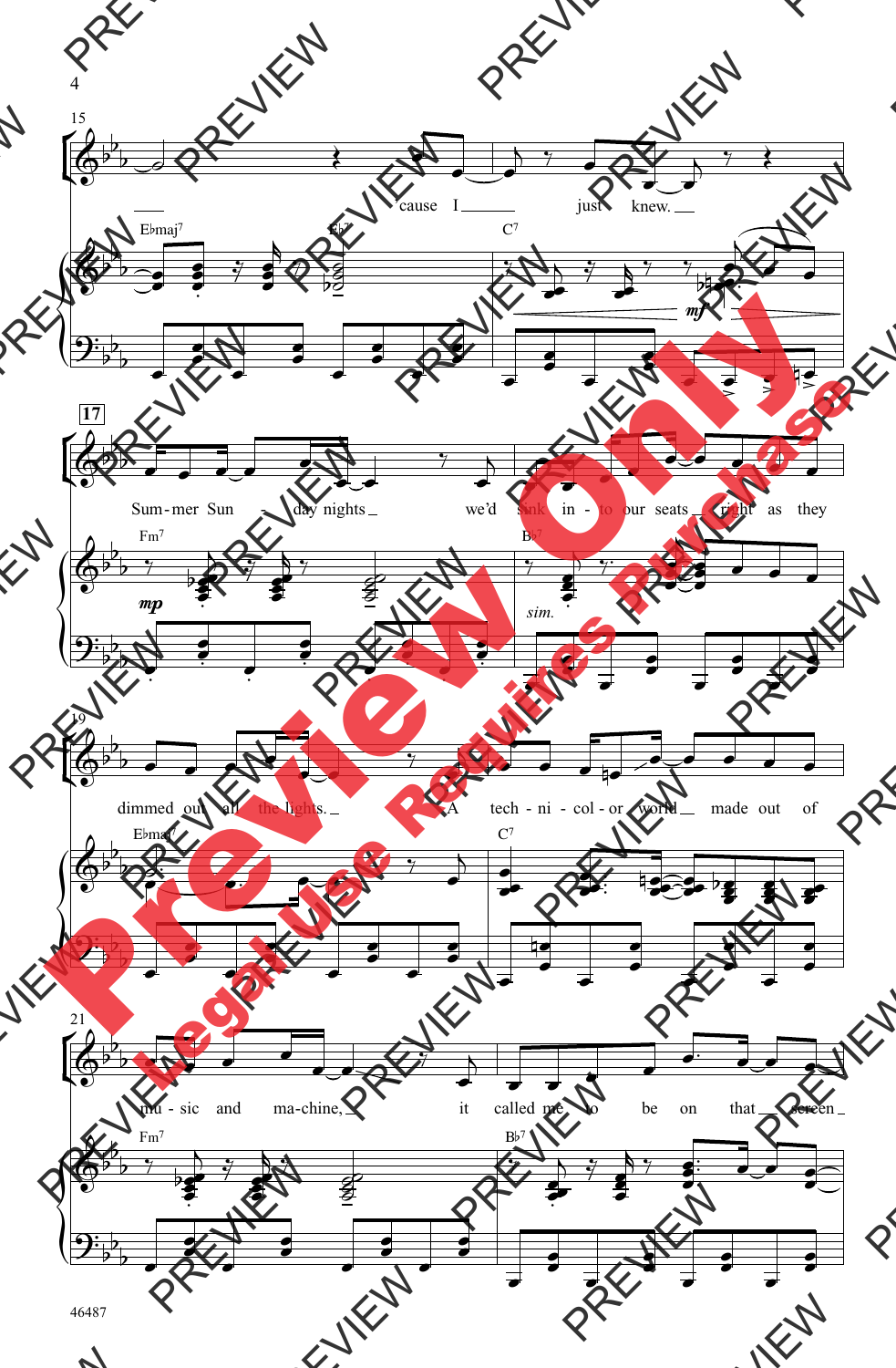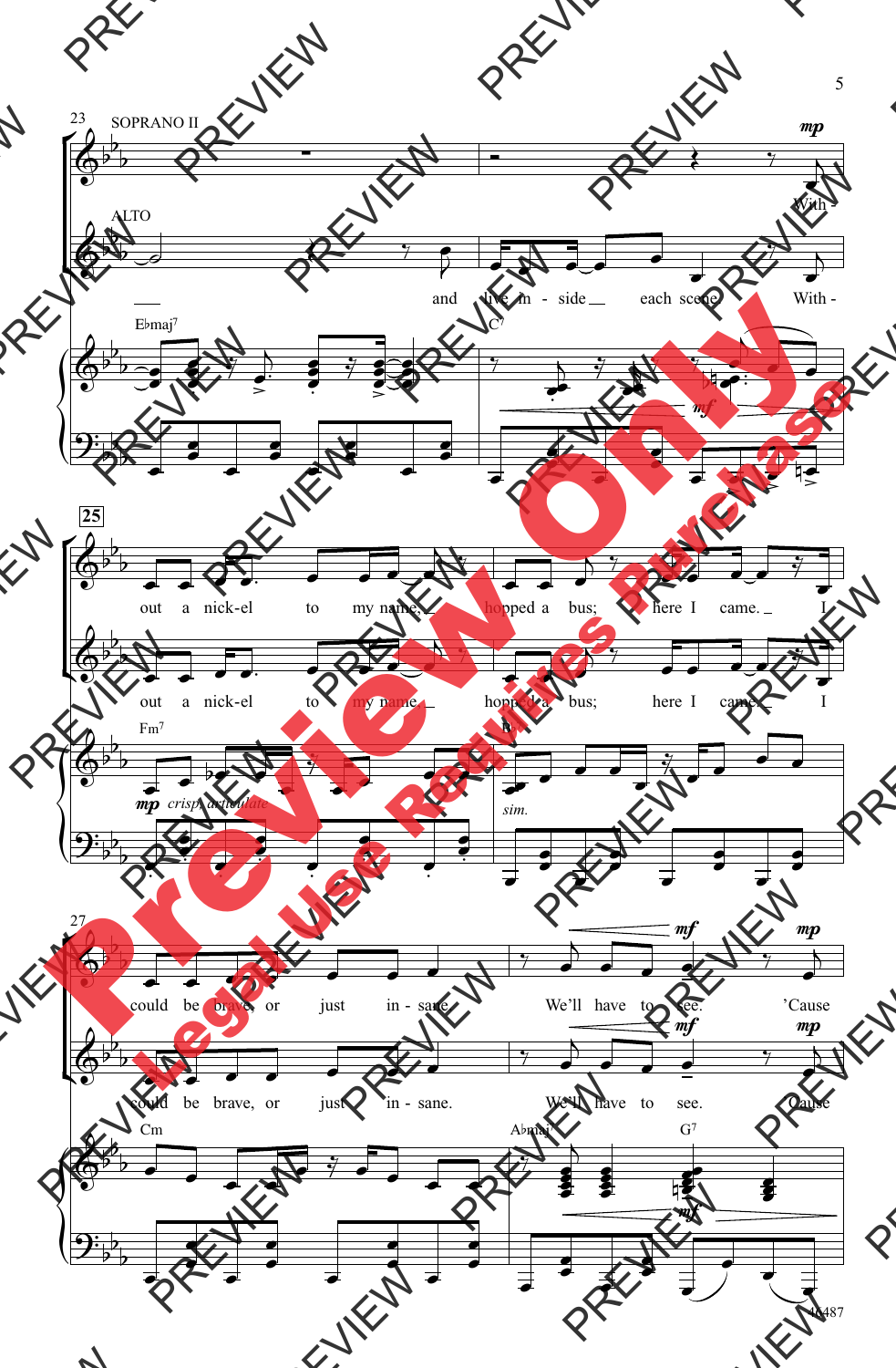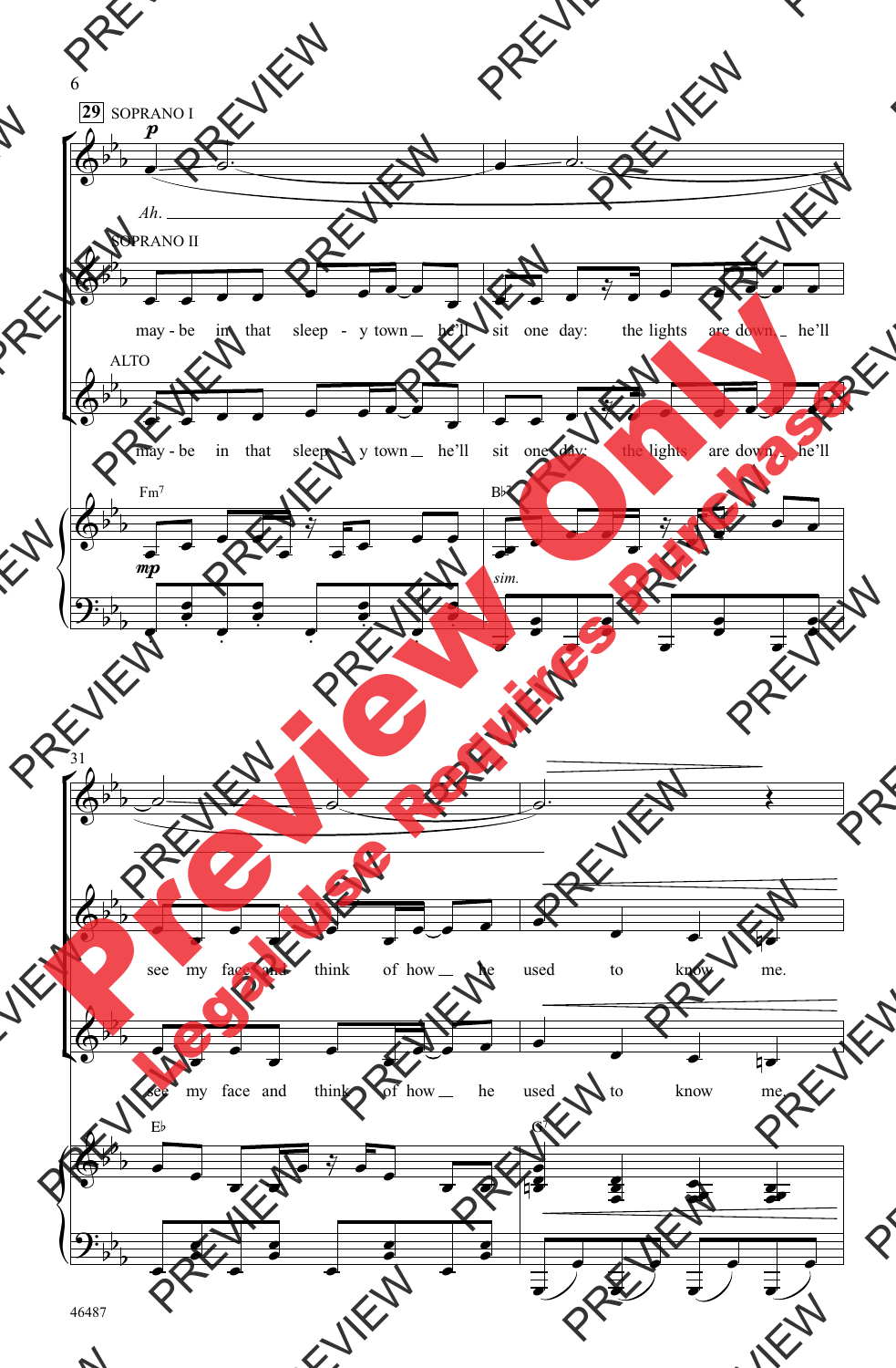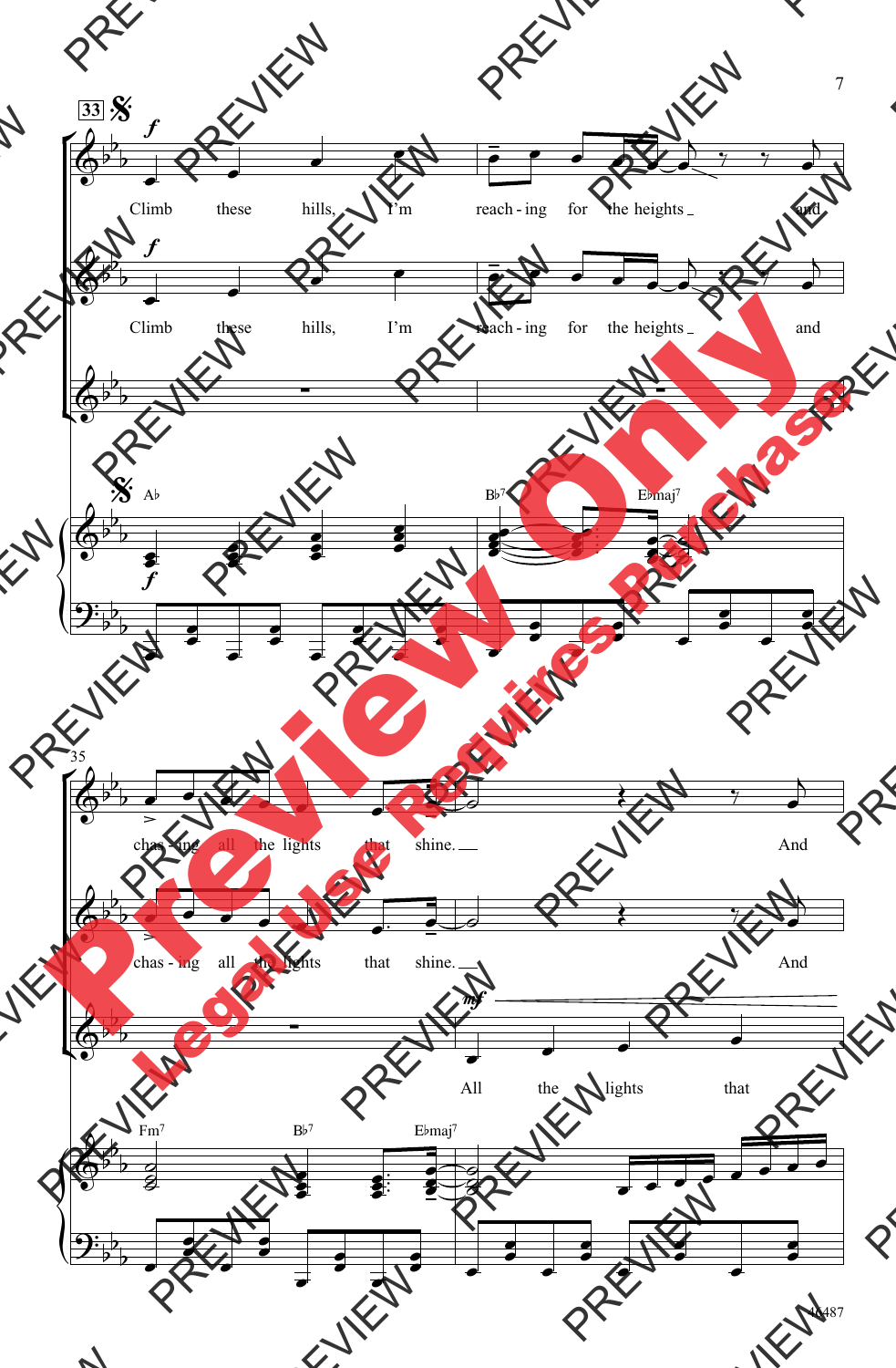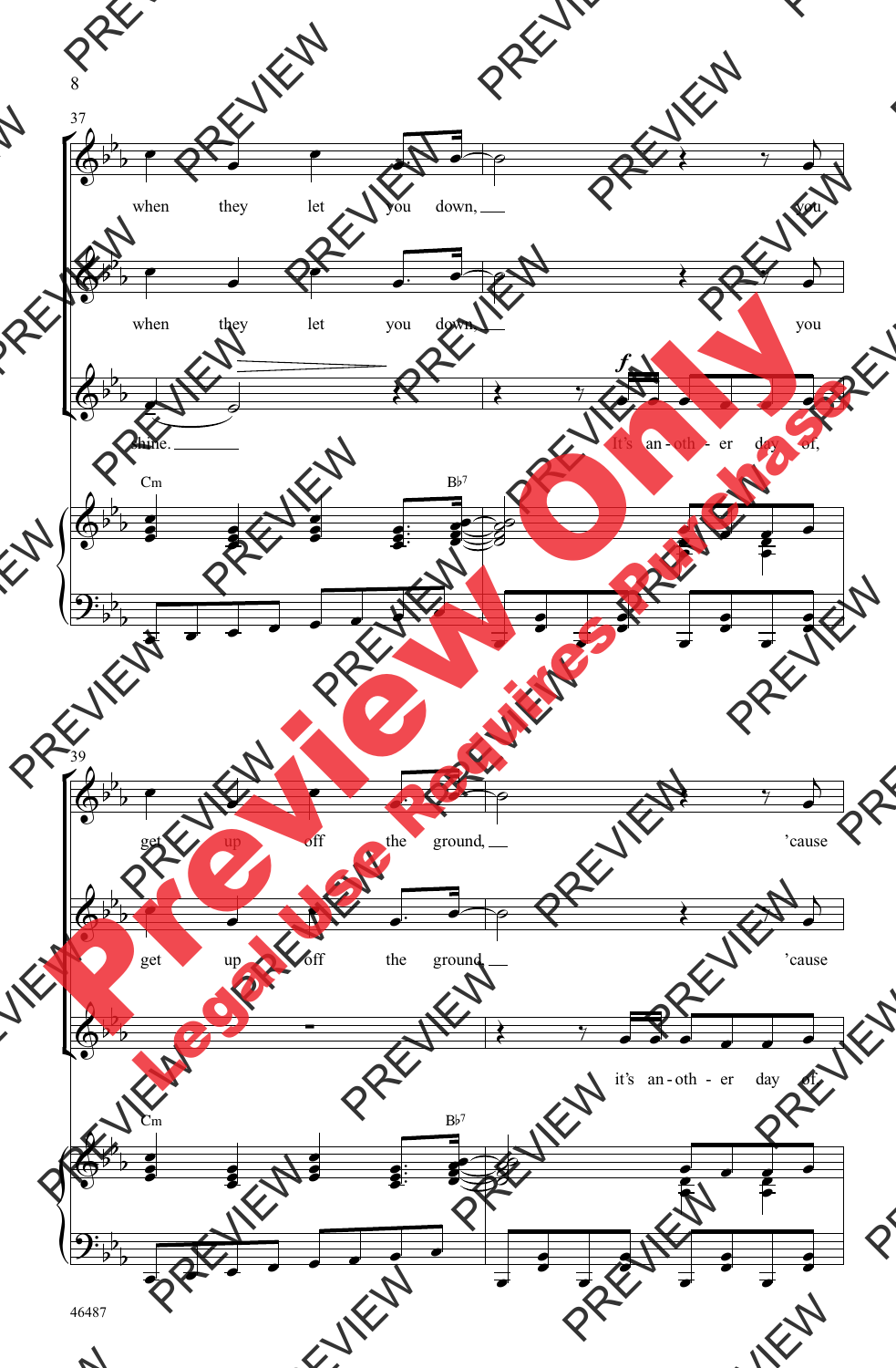

46487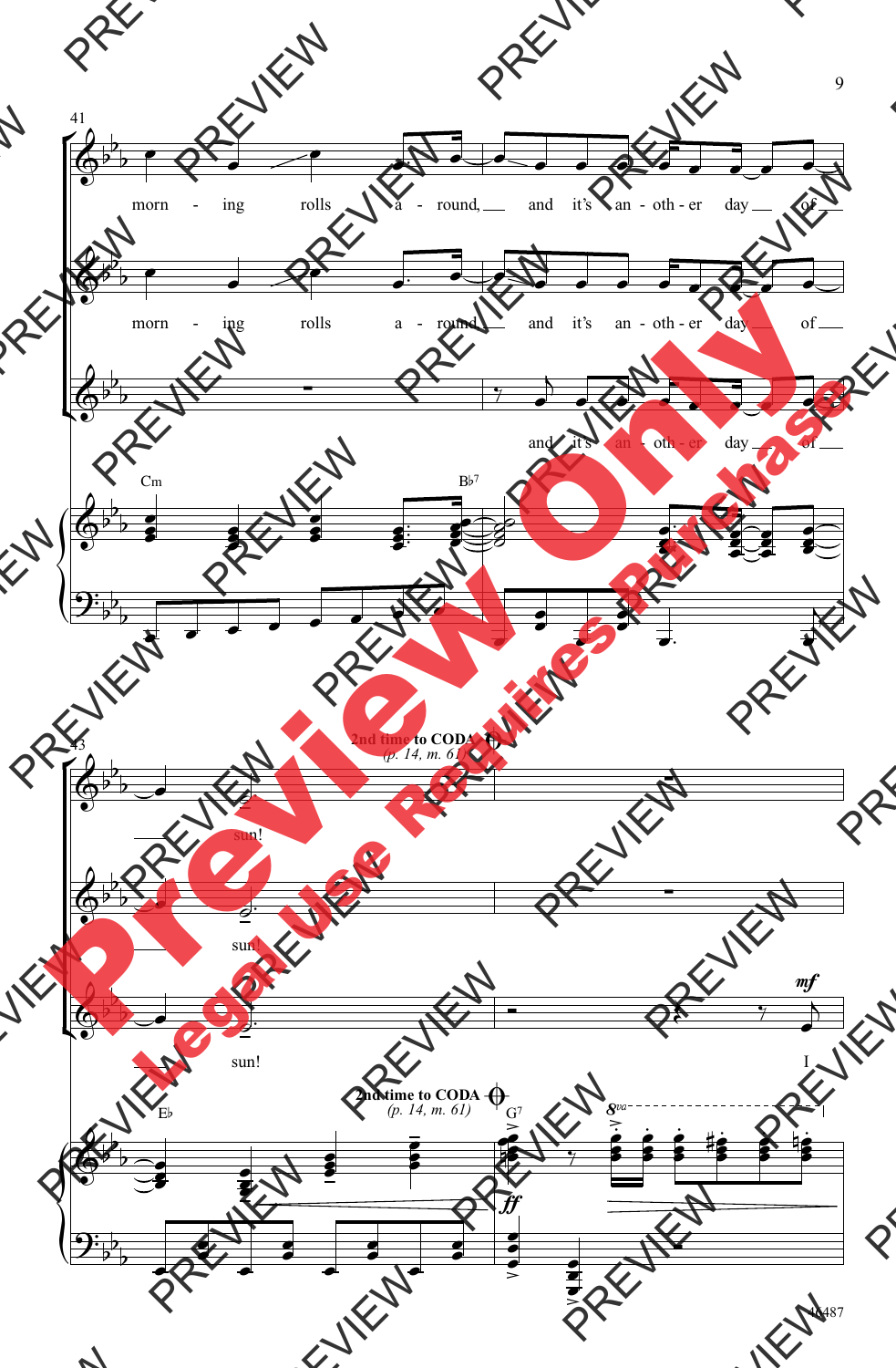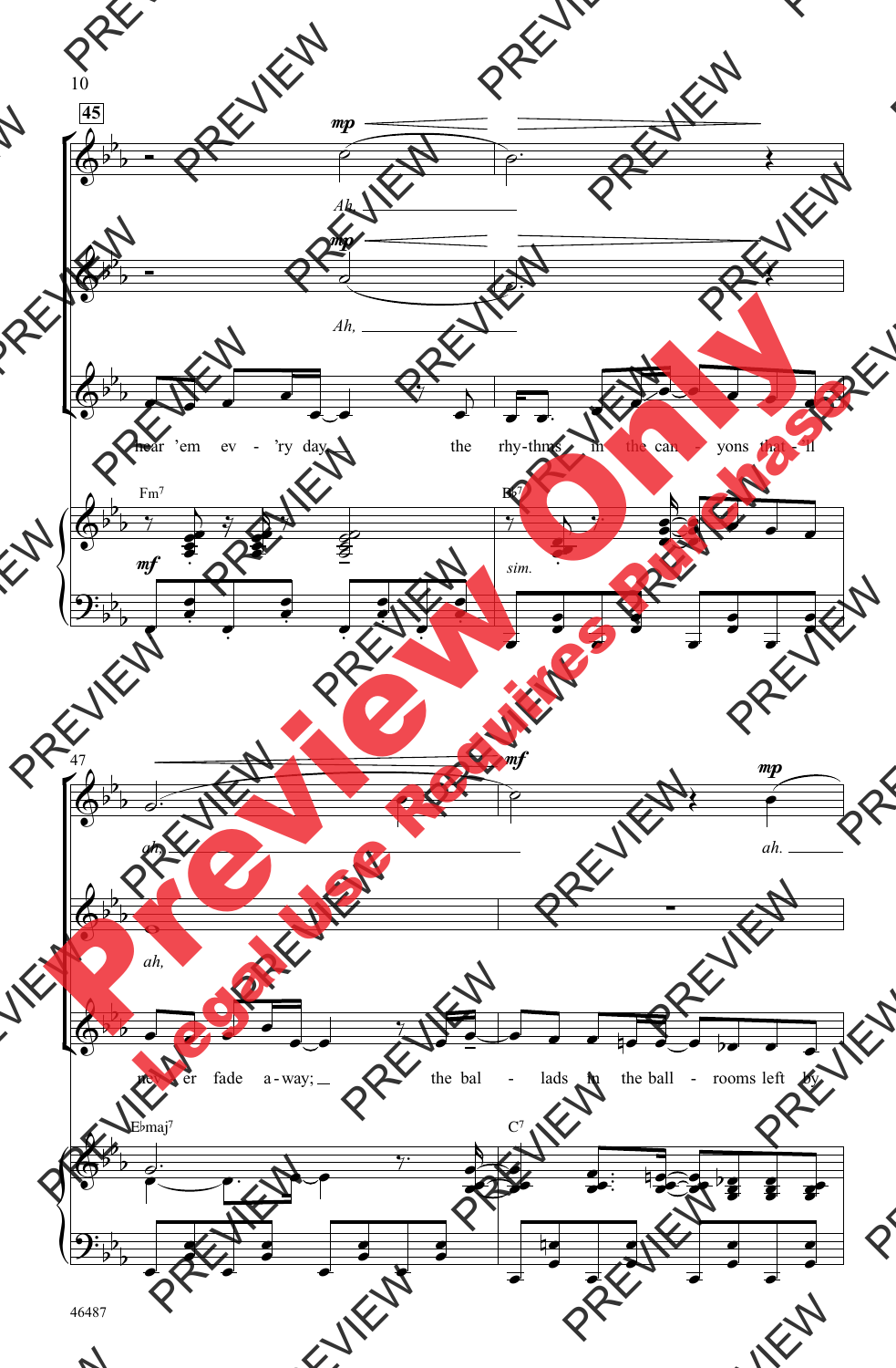

11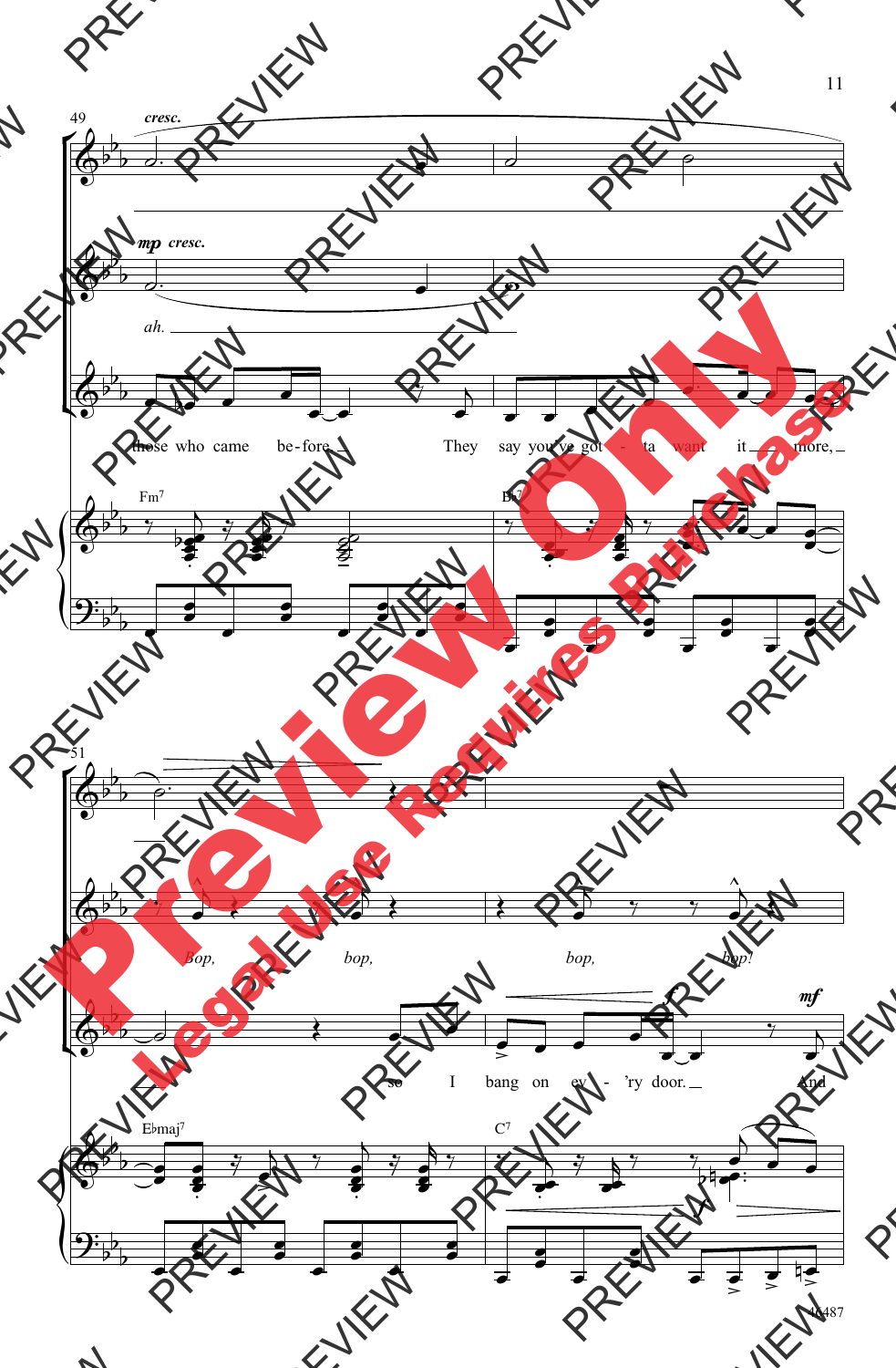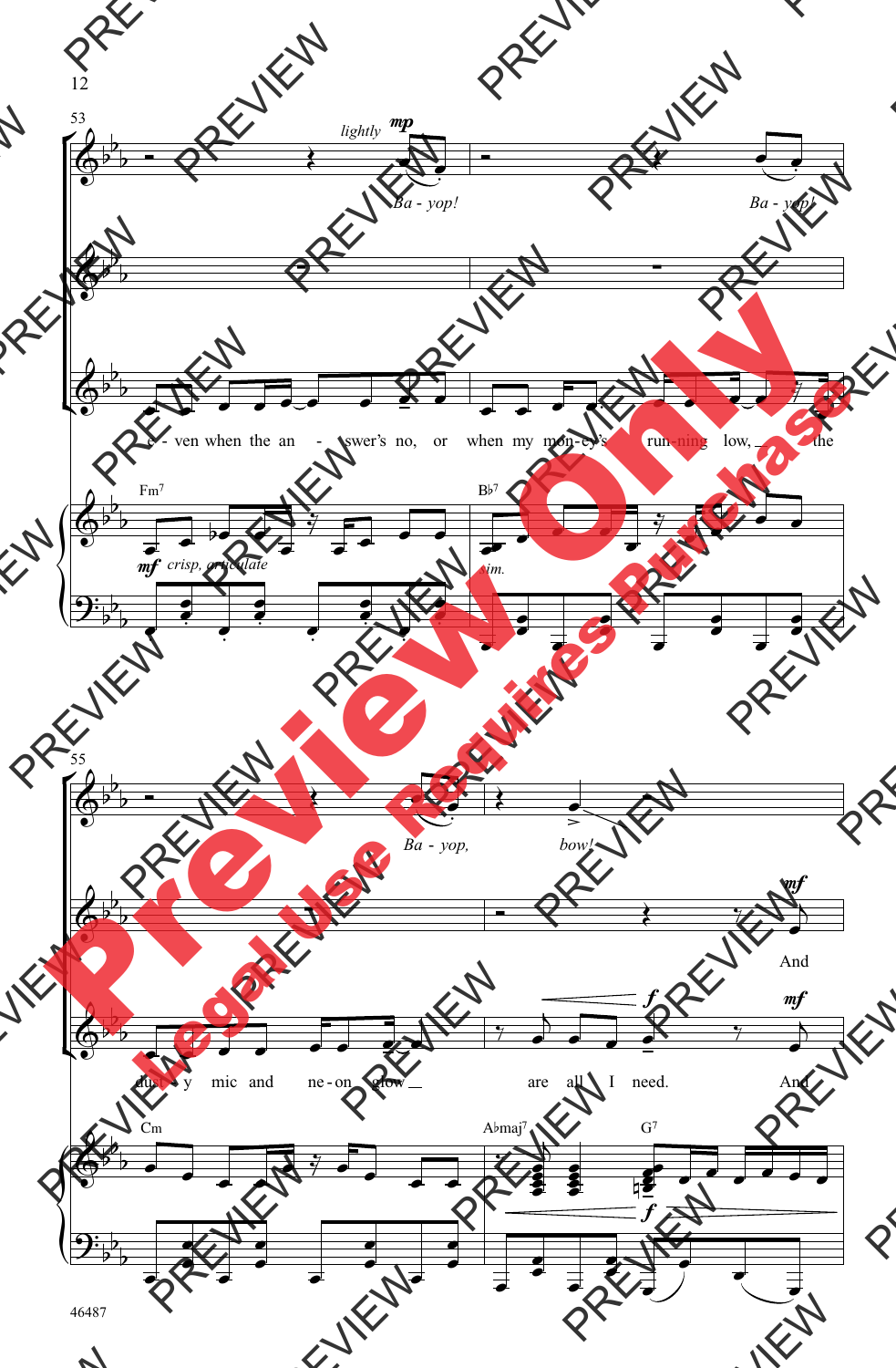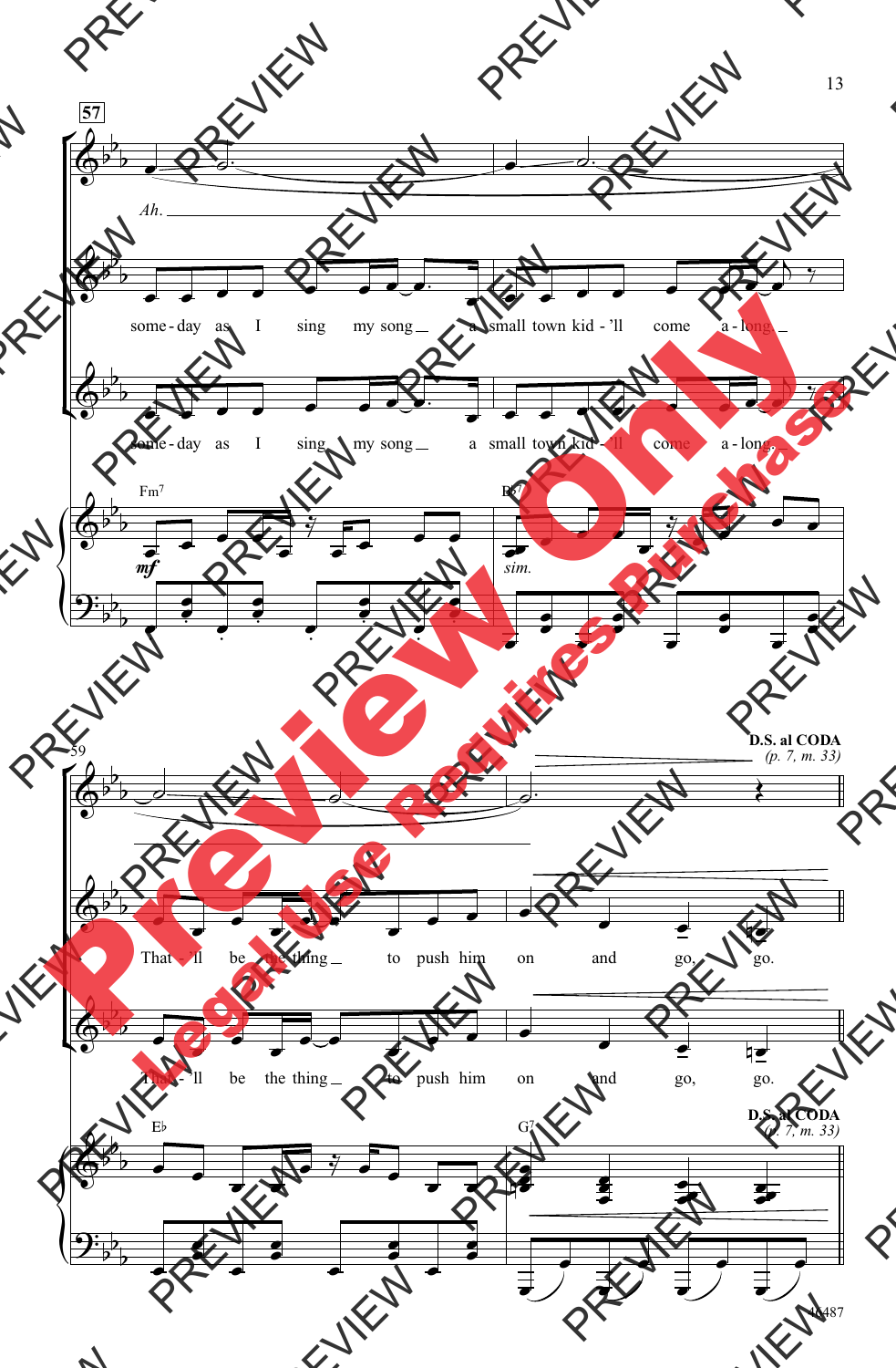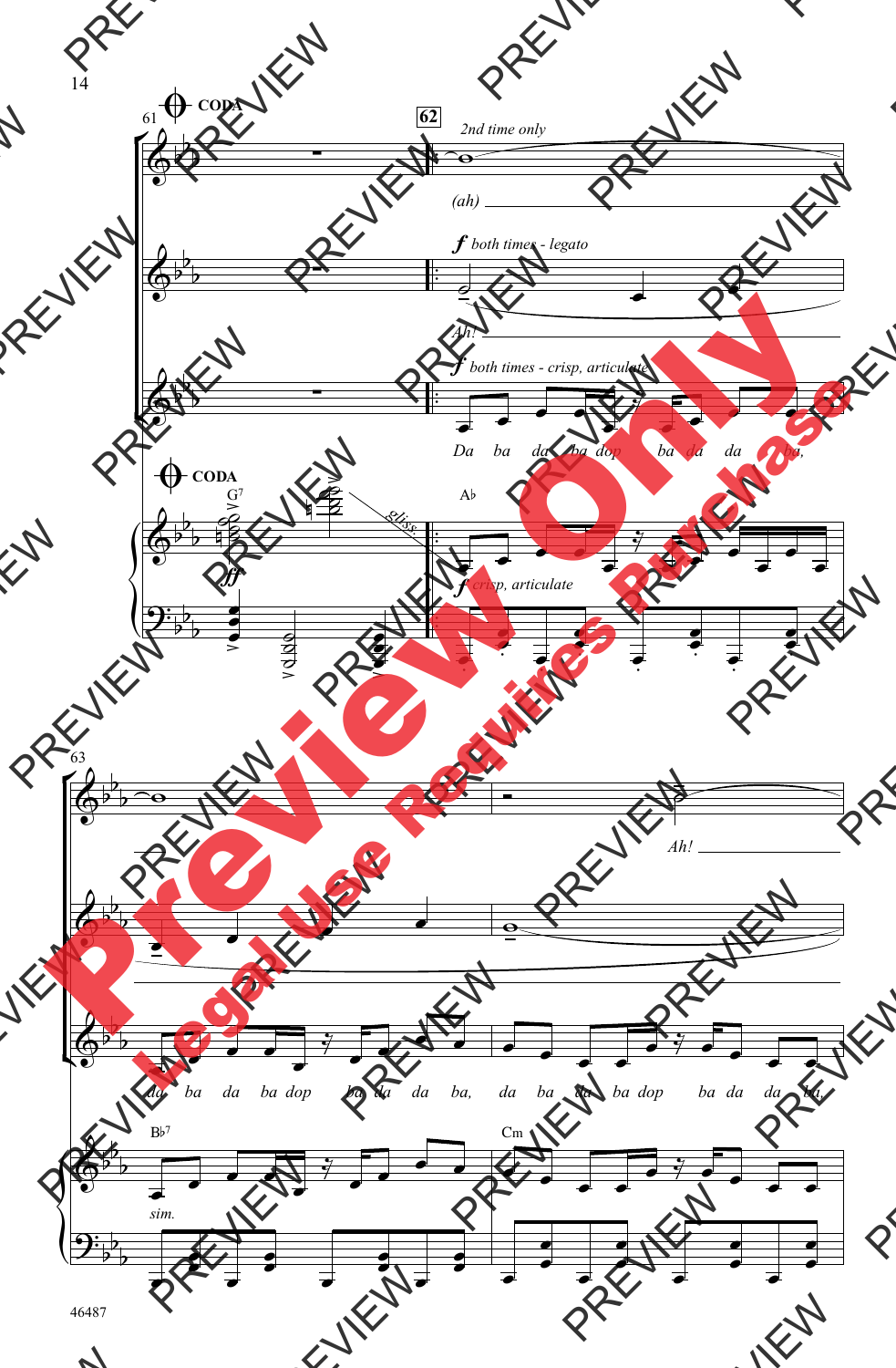

46487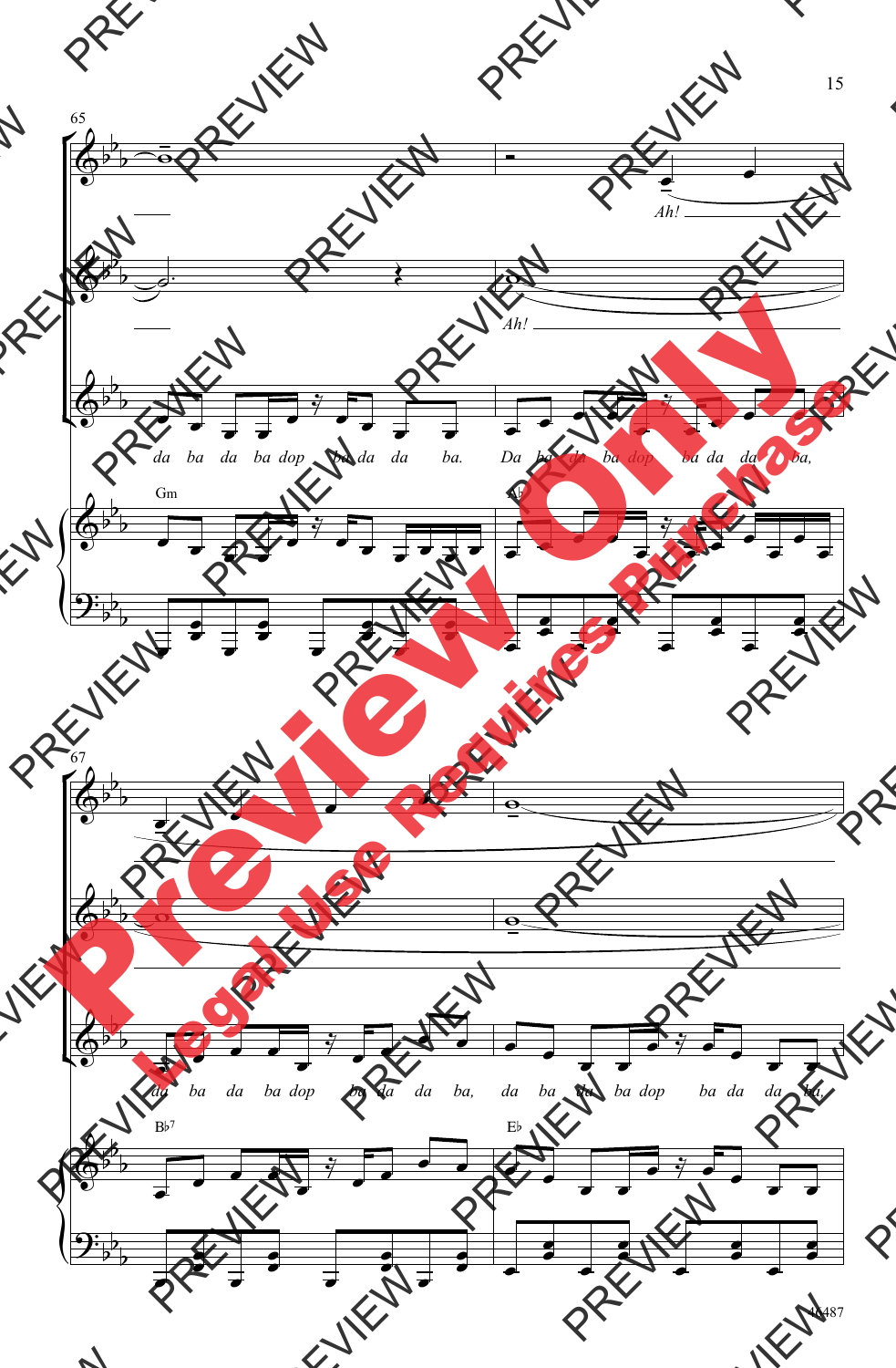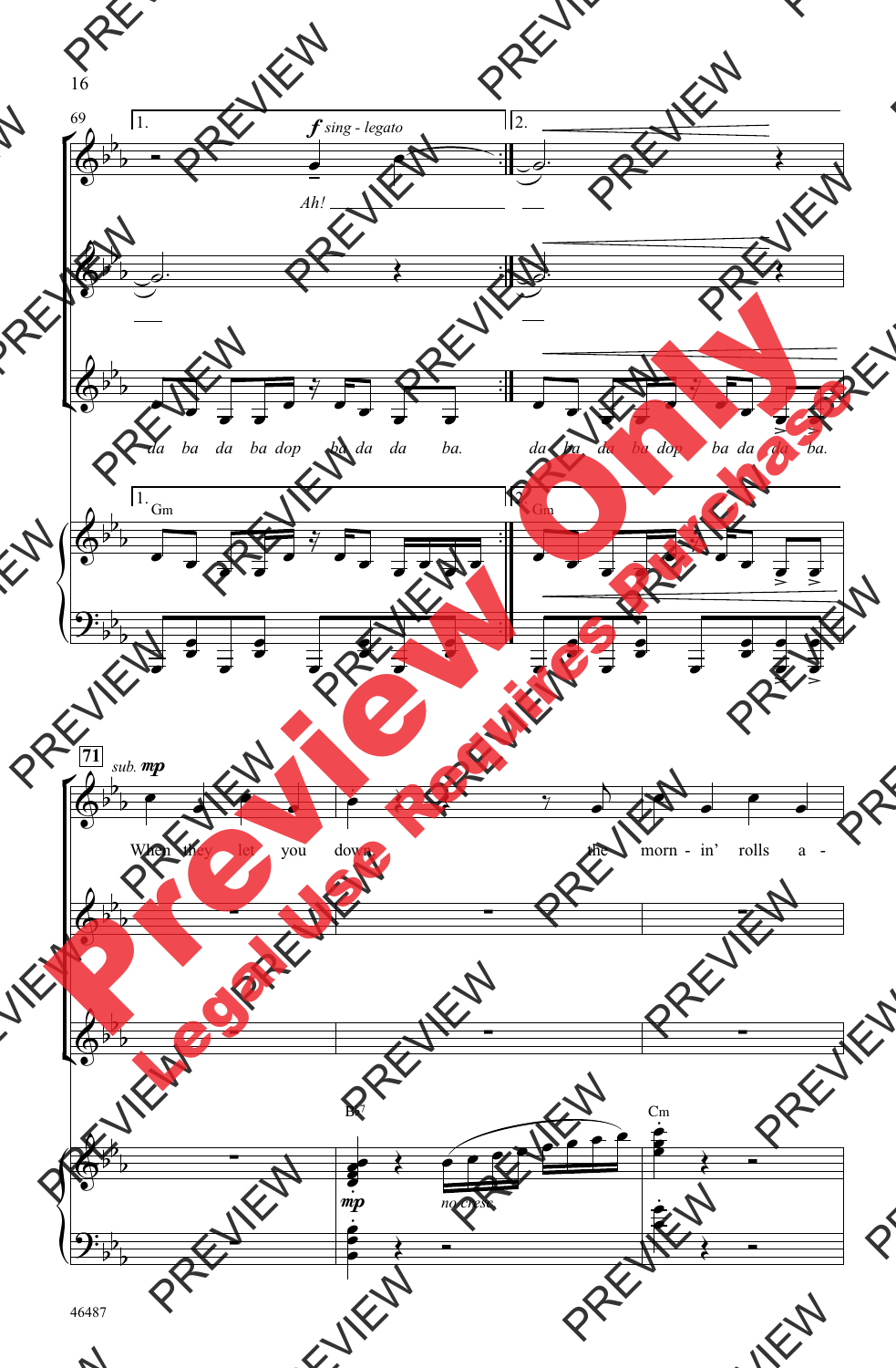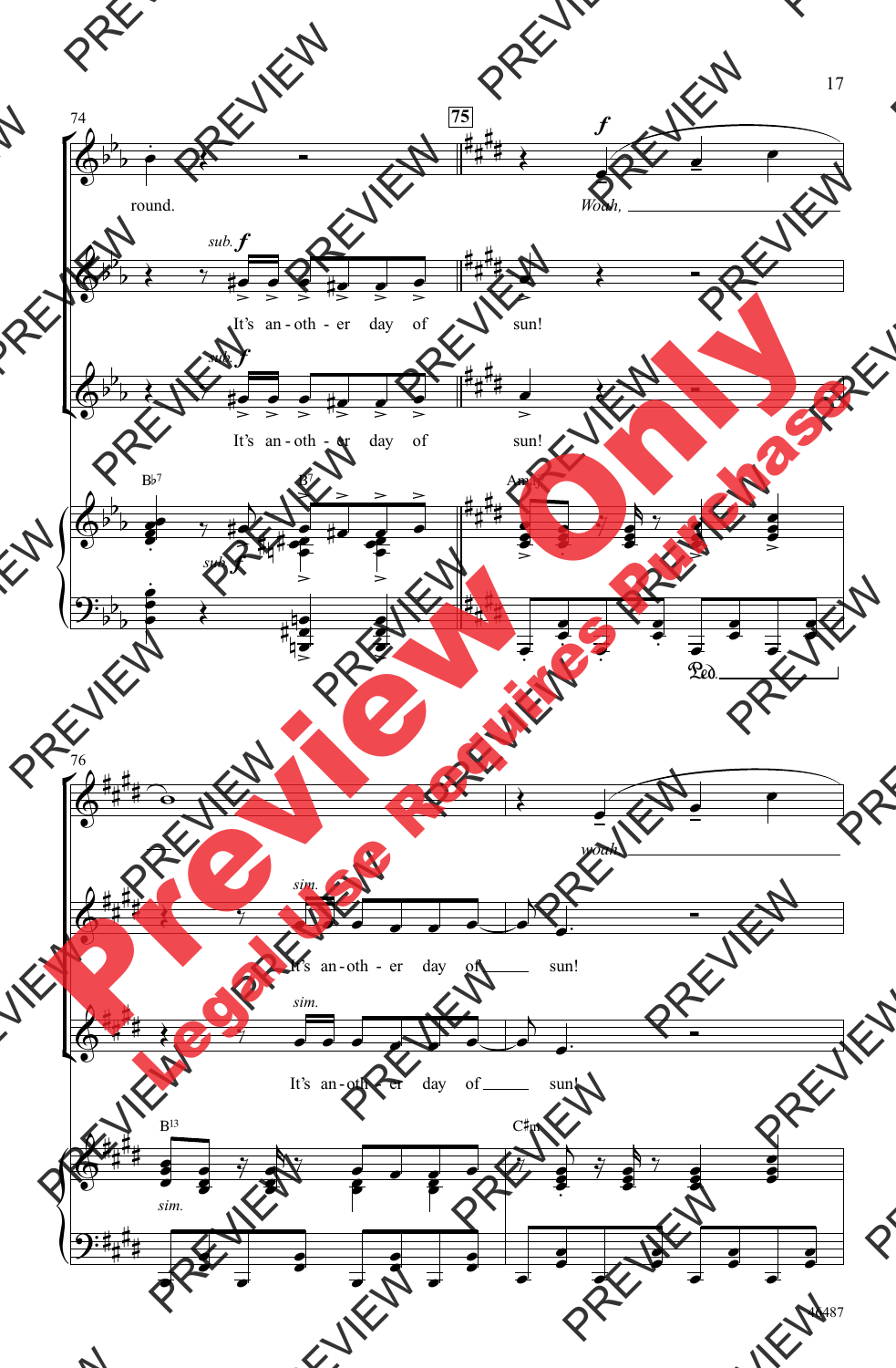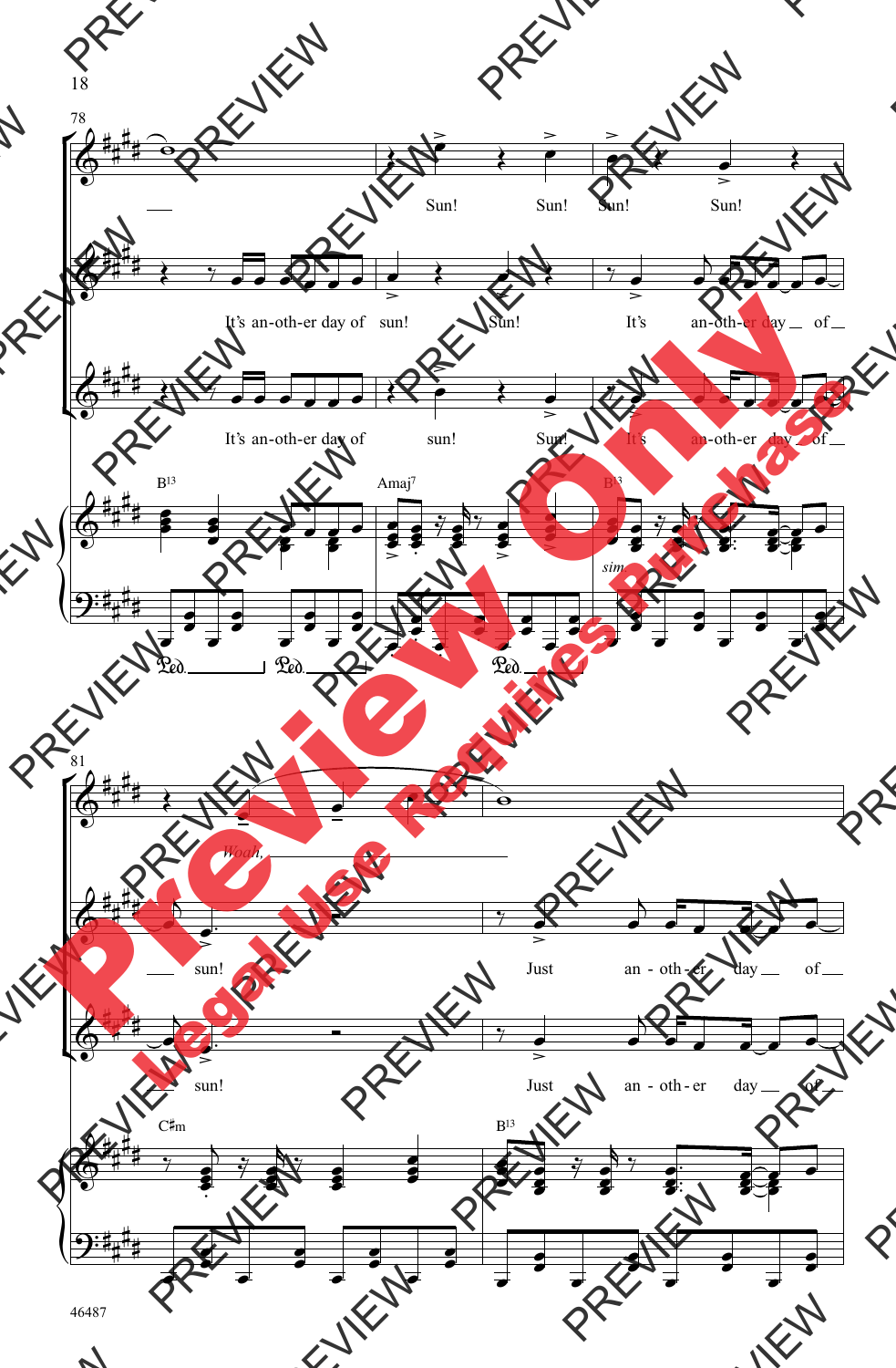